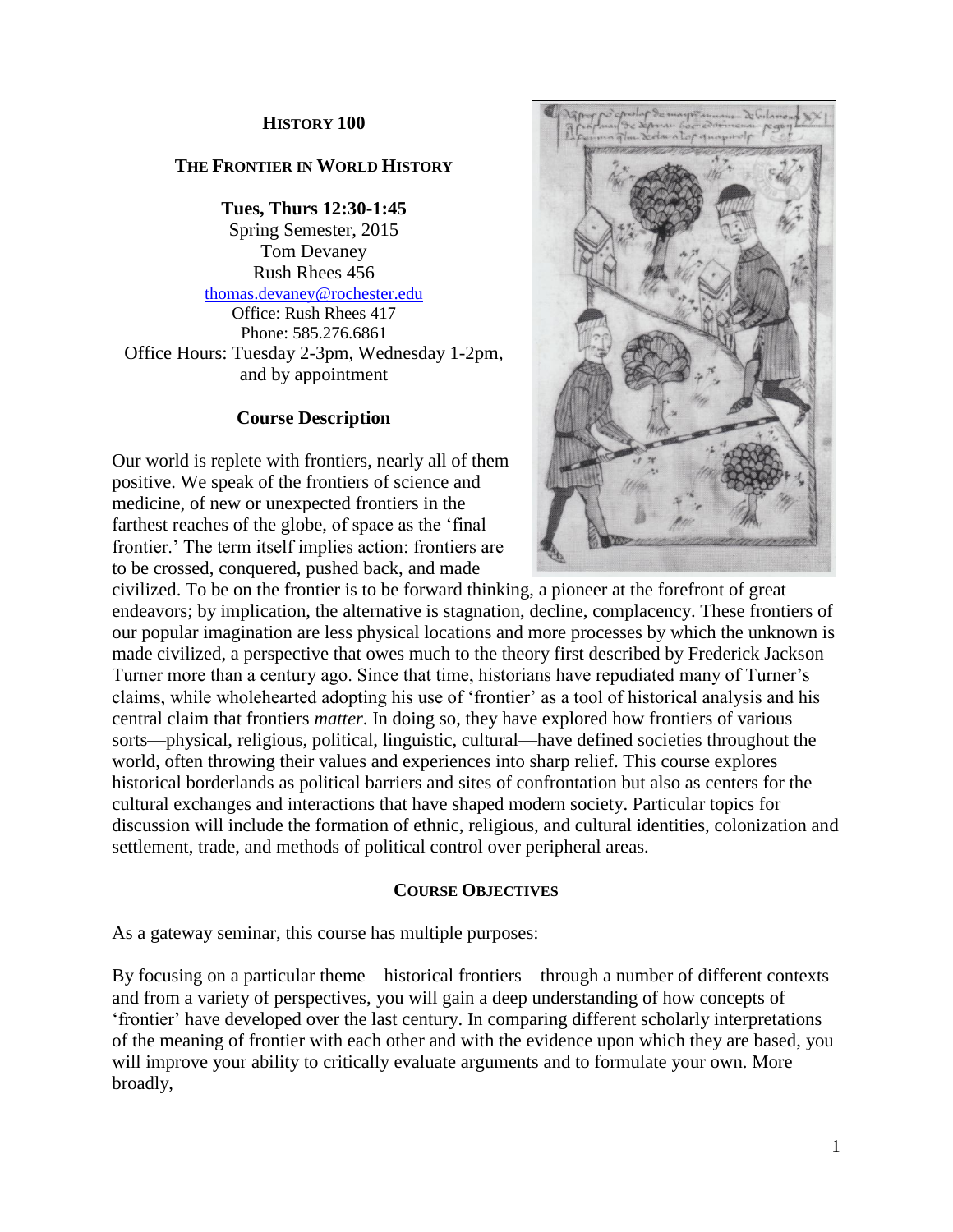Second, this course will introduce you to the practice of history. In lectures and readings, you will encounter some of the ways in which historians think about the past and explore the intellectual roots of these approaches. You will also examine many kinds of historical sources: written texts, images, maps, demographics, and material evidence. By the end of the semester, you will have an understanding of how to analyze primary sources and connect them to the larger interpretive frameworks of historical scholarship. In your final project, you will marshal these skills by developing and sustaining your own arguments while responding to existing interpretations.

Finally, this class is meant to improve academic skills that will be applicable in all your future endeavors. It will introduce you to the mechanics of effective academic writing while providing a number of opportunities for you to practice critical reading and the process of developing and articulating interesting, coherent ideas. In particular, you will be challenged to draw and defend meaningful comparisons between different societies and moments in time and to marshal evidence to support your contentions. As this is a seminar, you will have many opportunities to present your ideas to each other in class discussions. By the end of the semester, you will have improved your ability to speak confidently in class, frame new questions, support your contentions, and respond to the questions and differing opinions of others.

### **COURSE INFORMATION**

*Course Website:* Please check our course's Blackboard site as I will post course readings and details about upcoming assignments.

*Communication:* Please come speak with me if you have any questions or concerns about the class. I can be more understanding of your needs if you bring them to my attention before they become a serious problem. I am available during regular office hours without an appointment. If you cannot make posted hours, please contact me to schedule a better time. You may also speak to me by e-mail or phone.

*Attendance:* Attendance at all class meetings is mandatory. More than three unexcused absences will lower your grade for the course by  $\frac{1}{2}$  letter grade (e.g. from a B to a B-); each further absence will result in an additional ½ grade deduction. I reserve the right to withdraw students who have missed six or more meetings from the class. If you must miss class for an unavoidable reason, please let me know in advance.

*Accommodations:* I encourage you to talk with me about any concern or situation that affects your ability to complete your academic work successfully. Students requiring classroom accommodations should contact the Center for Excellence in Teaching and Learning, 1-154 Dewey Hall, 275-9049. You can learn more about the accommodation process at: [www.rochester.edu/college/cetl/undergraduate/disability.](http://www.rochester.edu/college/cetl/undergraduate/disability)

*Academic Honesty:* All assignments and activities associated with this course must be performed in accordance with the University of Rochester's Academic Honesty Policy. More information is available at: [www.rochester.edu/college/honesty/.](http://www.rochester.edu/college/honesty/) You are encouraged to discuss course readings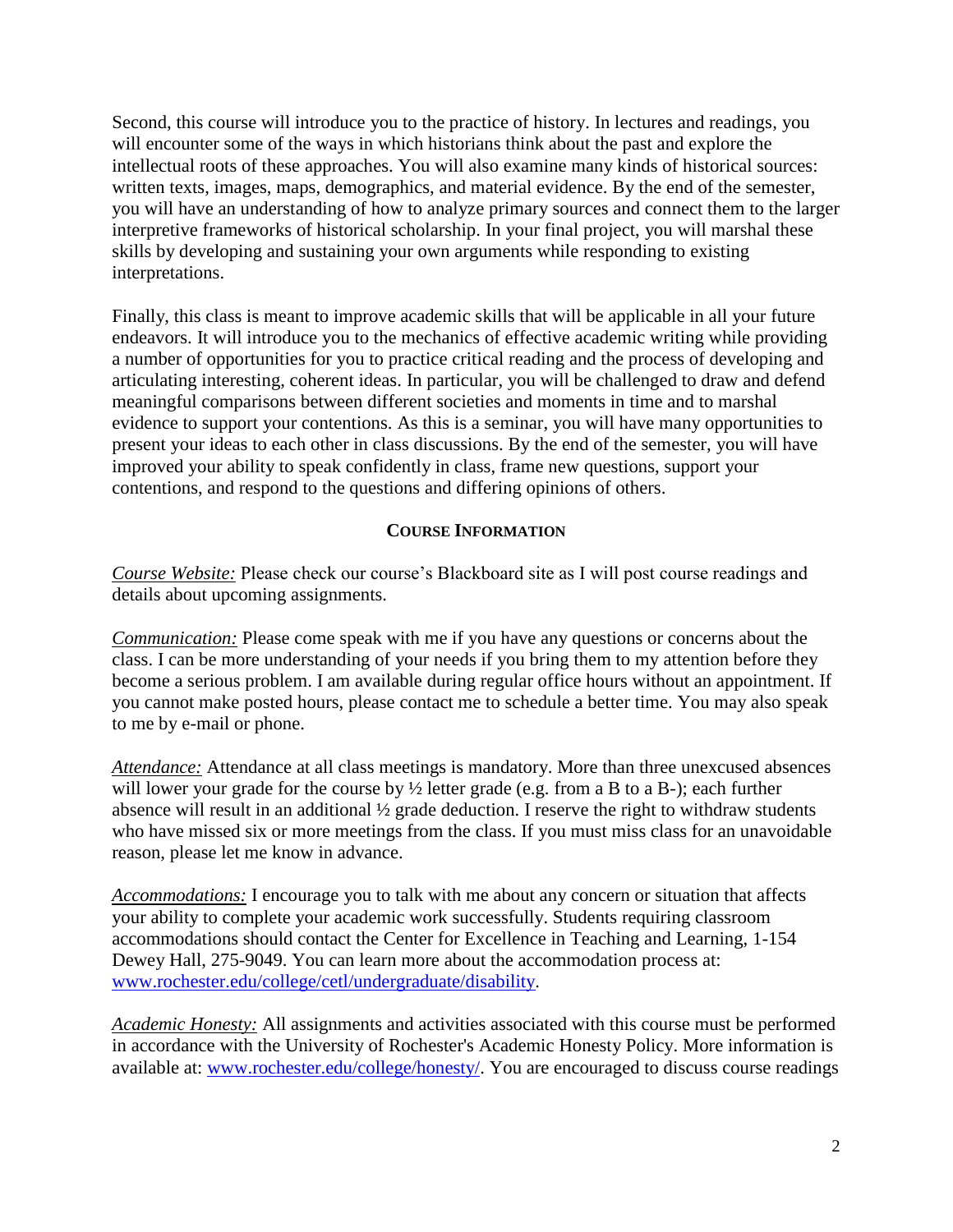and assignments with your fellow students. However, all written work must be done independently and not in collaboration with another.

*Writing Help:* We will discuss each writing assignment in detail during class. I am also always willing to talk about writing assignments individually: to help you plan an essay, work through the process, or go over a past paper. I strongly encourage all students to take advantage of this by coming to office hours. Another very useful resource is the U of R Writing and Speaking Center, which is dedicated to helping writers at all skill levels to improve. You can reach them at 273- 3577, by stopping by Rush Rhees G-121, or by scheduling an appointment at [http://writing.rochester.edu/help/index.html.](http://writing.rochester.edu/help/index.html)

## **READINGS**

The course texts (listed below) are available for purchase at the bookstore or online. Much of what we read, however, will be found on the course BlackBoard website and marked as **(on blackboard)** below.

- Robert Bartlett, *The Making of Europe: Conquest, Colonization and Cultural Change, 950-1350* (Princeton, 1993)
- *Digenis Akritas: The Two-Blood Border Lord*, trans. D.B. Hull (Athens, OH, 1972)
- *An Arab-Syrian Gentleman in the Period of the Crusades: Memoirs of Usamah Ibn-Munqidh*, trans. Philip K. Hitti (New York, 2000)
- D. T. Niane, *Sundiata: An Epic of Old Mali* (Harlow, 2006)
- Natalie Zemon Davis, *Trickster Travels: A Sixteenth-Century Muslim Between Worlds* (New York, 2006)

### **ASSIGNMENTS**

In this course, you will write five briefs (1 page), two short papers (5 pages each), and one longer research paper (10 pages). The focus of all will be on thoughtful reading and analysis of course materials rather than in-depth library research. To help you make the most of these assignments, we will spend some time in class on the process of conceiving, organizing and writing an effective paper. Brief descriptions of these projects are below; more details will follow in class. All papers must be double-spaced in 12 point type, have 1 inch margins on all sides, and have page numbers. Make sure to proofread your papers yourself for grammatical and spelling errors. Don't rely on spell-check; it misses far too many common errors.

*Briefs*: These are concise and critical responses to the day's readings that explore issues, themes, or ideas that strike you as noteworthy for whatever reason. Each brief should develop an argument centered on a single concept from one of the readings (it is often more useful to consider a section or even a short passage than to try to address the entire text). You might also compare the reading for the day with other texts we've encountered or relate it to larger questions that have come up in class. The purpose of this assignment is twofold. First, it is excellent practice for identifying relevant aspects of the reading, for writing concisely, and for developing coherent and focused written arguments. Second, your briefs should provide you with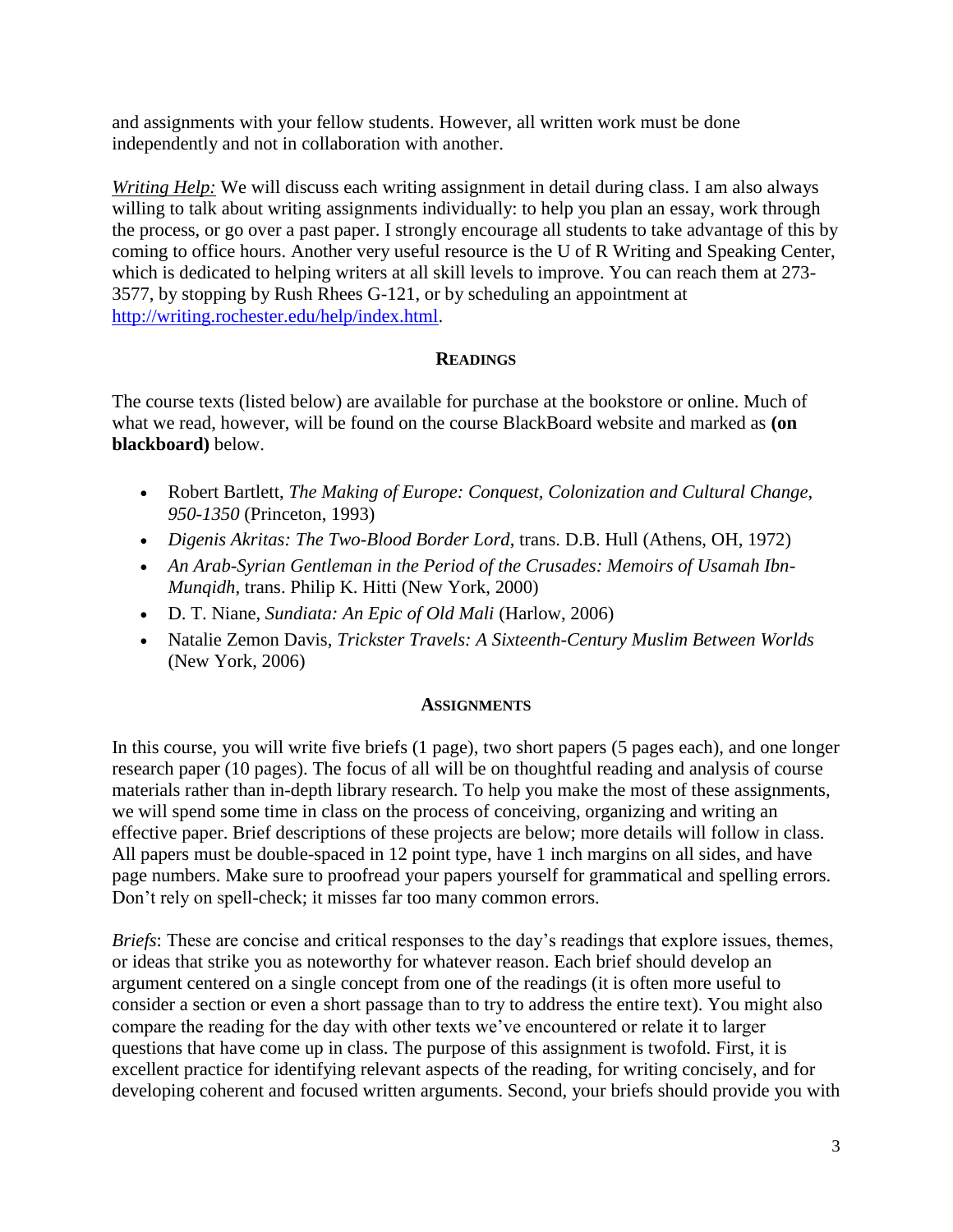observations and questions that you can contribute to class discussion. I will divide the class into three groups during the first week. Please be sure to check the syllabus for the dates when your group will be writing briefs. Since these are meant, in part, to stimulate discussion, I will not accept late briefs.

To get you started, here are some possible questions to address in your briefs:

- What is the social identity (including gender) of the author?
- What is the object or topic of the passage?
- What is the author's agenda or purpose?
- What argument does the author make; what is his or her logic?
- What is evidence does the author use to support that argument?
- What is not mentioned?

#### *Short Papers*:

*#1.* During the first few weeks, we will consider a variety of different approaches scholars have taken in considering the nature and importance of historical frontiers. In some cases, there are specific definitions of 'frontier' and, in others, the lack of a specific definition allows scope for broad analysis. Pick any *two* of the readings on this subject (Abulafia, Power, Febvre, Turner) and address the following question, using specific evidence from your sources to construct a coherent, logical, and convincing argument: Can we successfully use the term 'frontier' to describe phenomena as divergent as anthropological models of cultural exchange, military/ political boundaries, and the Turner thesis?

*#2.* In this course, we will explicitly compare different regions in similar situations (for instance, Roman and Chinese encounters with peoples they considered to be 'barbarians' or encounters between Muslims and Christians in Anatolia (modern Turkey) and Spain. Choose one of these pairs and analyze their similarities and differences. Were particular responses to frontier challenges inevitable or the result of specific sets of ideas and events? Is conflict always a feature of cultural encounters?

*Long Paper:* Choose a frontier or borderlands region (this can be anywhere in the world, during any time period, but you should be able to explain why the idea of frontier is a relevant approach to your choice) and write an analytic essay centered on one of the following guiding questions. If you have an idea that doesn't fit easily with any of the guiding questions on this list, that should be fine, but please check with me first. Your goal is to develop an original argument based in your study of historical evidence and informed by modern scholarship on the topic. You should therefore use **at least** three primary and three secondary sources. We will talk about this project in detail later in the semester and I will meet with each of you personally to discuss your topic, but please remain aware that: 1) This is a challenging assignment and you needn't be frustrated or disheartened if you run into difficulties when conceiving or articulating your arguments, and 2) I'm always willing to offer suggestions if you do find yourself stuck.

#### *Possible guiding questions:*

- 1. Can territorial expansion ever be justifiable?
- 2. Why have frontiers and borderlands been such a persistent aspect of human history?
- 3. Are frontiers imaginary?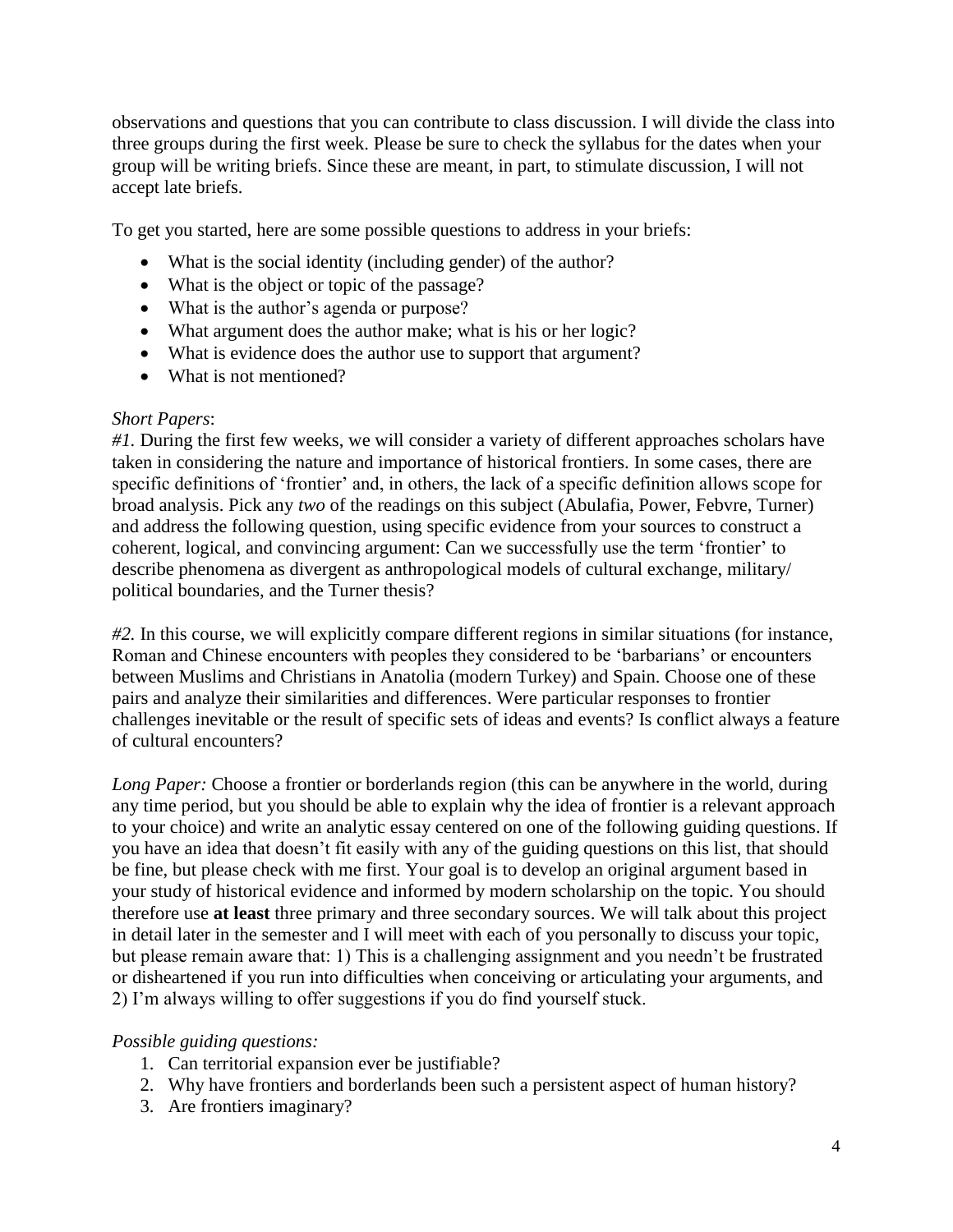*Class participation*: All students are expected to attend all class meetings and to notify me in advance if you must miss a class. Excessive unexcused absences will affect your grade and may result in withdrawal from the course. You should come to class having read the assigned texts and prepared to discuss them. Simple attendance is not enough; there is no such thing as passive participation. I expect students to speak up regularly and encourage a diversity of perspectives, as well as honest and respectful disagreement. If you are having difficulties with this aspect of the course, please come see me and we will develop some strategies together. **For every class meeting, I will expect you to have prepared two questions for class discussion.** We will not, of course, get to everyone's questions in any given class session. But we will usually address some and, by having questions ready, you will put yourself in a position to engage thoughtfully and effectively in discussion. *What does effective class participation look like?* In terms of the class participation grade, the following rubric roughly outlines my expectations:

- A: regular class attendance, always fully prepared (= having completed *and* thought about the readings), regularly contributes positive, thoughtful comments
- B: regular class attendance, usually prepared, makes a sincere effort to contribute often
- C/D: several absences, inconsistent preparation, occasional contributions to discussion
- F: many absences, usually unprepared, vague or rare contributions

#### **GRADING**

| Participation and attendance: | 30%              |
|-------------------------------|------------------|
| Briefs:                       | 20% (4% each)    |
| Short papers:                 | 25% (12.5% each) |
| Final paper:                  | 25%              |

#### **SCHEDULE OF WEEKLY MEETINGS AND READINGS**

**Jan 15 (Thurs)** - Introduction: to the course, to each other

*WHAT ARE FRONTIERS?*

**Jan. 20 (Tues) -** Why study frontiers?

- Dan Jones, "The Significance of the Frontier in World History," *History Compass* 1/1 (2003) **(on blackboard)**
- Frederick Jackson Turner, "The Significance of the Frontier in American History" **(on blackboard)**

**Jan. 22 (Thurs) -** In-between places

 David Abulafia, "Introduction: Seven Types of Ambiguity, c. 1100-c. 1500," in *Medieval Frontiers: Concepts and Practices*, ed. David Abulafia and Nora Berend (Aldershot, 2002), 1-34. **(on blackboard)**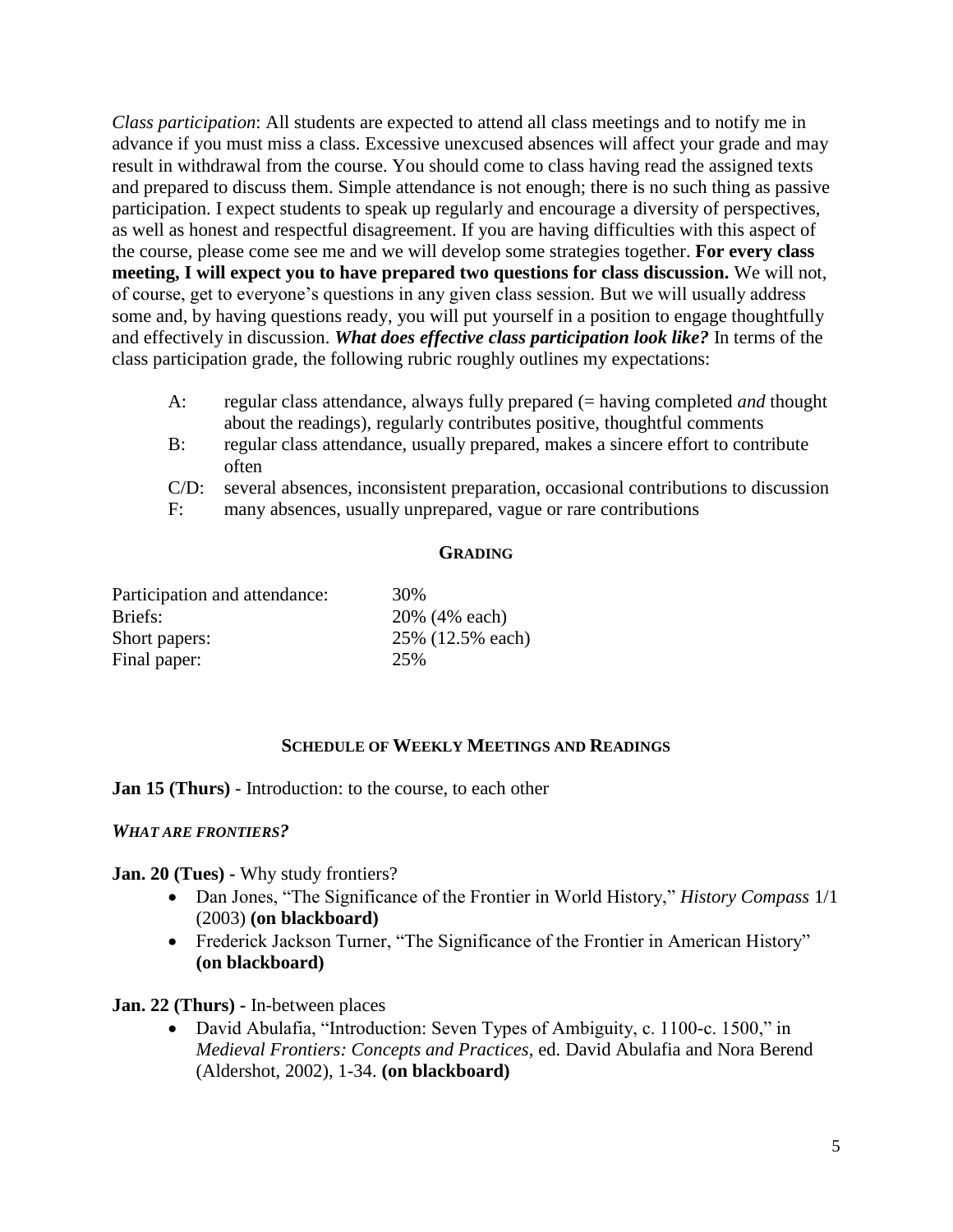**Jan. 27 (Tues)** - Frontiers and identities (**Briefs: Group 1)**

- Daniel Power, "Frontiers: Terms, Concepts, and the Historians of Medieval and Early Modern Europe" in *Frontiers in Question*, 1-12. **(on blackboard)**
- **Jan. 29 (Thurs) -** Natural frontiers
	- Lucien Febvre, "Frontière: The Word and the Concept," in *A New Kind of History: From the Writings of Lucien Febvre*, ed. Peter Burke (London, 1973), 208-18. **(on blackboard)**

**Feb. 3 (Tues) -** Artificial Frontiers (**Briefs: Group 2)**

 Benjamin Isaac, The Meaning of "Limes" and "Limitanei" in Ancient Sources," *Journal of Roman Studies* 78 (1988): 125-147. **(on blackboard)**

*EMPIRES AND 'BARBARIANS'*

**Feb. 5 (Thurs) -** A Roman view of the edges of the world

 Pliny the Elder, *Natural History: A Selection*, trans. John F. Healy (New York, 1991), pp. 42-71 **(on blackboard)**

**Feb. 10 (Tues)** - Defending Imperial Boundaries (**Briefs: Group 3)**

 Owen Lattimore, "Origins of the Great Wall of China: A Frontier Concept in Theory and Practice," *Geographical Review* 27 (1937): 529-49. **(on blackboard)**

#### **Feb. 12 (Thurs) -** Contact, Commerce, and Knowledge (**Briefs: Group 1)**

- Ssu-Ma Ch'ien (or Sima Qian), *Records of the Grand Historian of China*, trans. Burton Watson (New York, 1961), "The Account of Ta-yüan" and "The Southwest Barbarians," vol 2, pp. 264-296 **(on blackboard)**
- "Chinese-Tibetan Treaties," translated in Pan Yihong, 'The Sino-Tibetan treaties in the Tang dynasty', *T'oung Pao*, 78 (1992), pp. 153-8. **(on blackboard)**

### *EUROPEAN EXPANSION I: PAGANS AND CHRISTIANS*

#### **Feb. 17 (Tues) -** Conquest and Christendom **(short paper #1 due)**

Bartlett, *The Making of Europe*, chaps. 1, 3, pp. 5-23, 60-84.

### **Feb. 19 (Thurs) -** Language, Law, and Power (**Briefs: Group 2)**

Bartlett, chaps. 8-9, pp. 197-243.

#### *RELIGIOUS ENCOUNTERS IN THE MEDIEVAL MEDITERRANEAN WORLD*

#### **Feb. 24 (Tues) -** Frontier Society (**Briefs: Group 3)**

*Digenis Akritas: The Two-Blood Border Lord*, 1-71

#### **Feb. 26 (Thurs) -** Border heroes (**Briefs: Group 1)**

*Digenis Akritas: The Two-Blood Border Lord*, 71-113.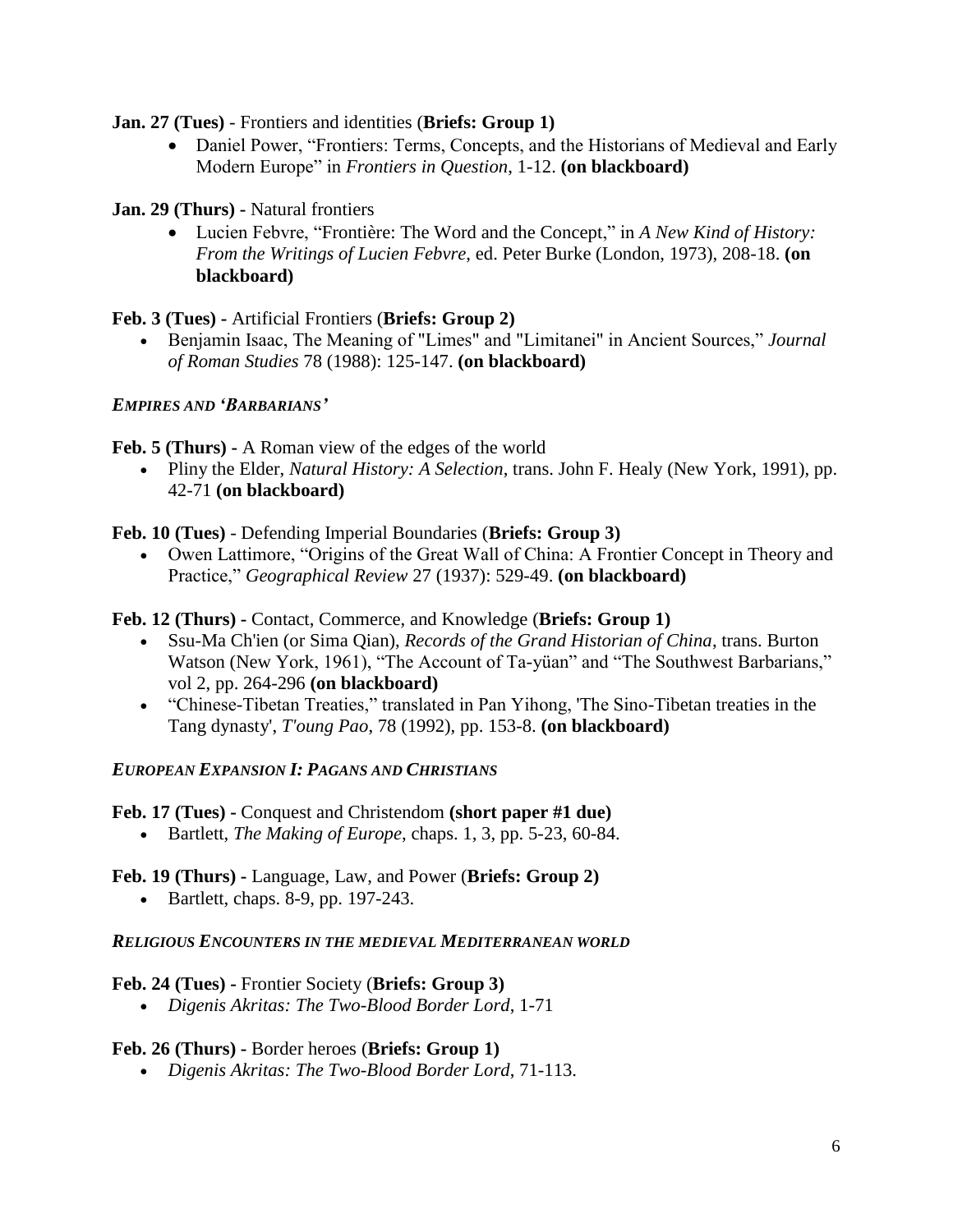### **Mar. 3 (Tues) -** Living in Outremer (**Briefs: Group 2)**

- David Jacoby, "Aspects of everyday life in Frankish Acre," *Crusades* 4 (2005): 73-105. **(on blackboard)**
- *An Arab-Syrian Gentleman in the Period of the Crusades: Memoirs of Usamah Ibn-Munqidh*, trans. Philip K. Hitti (New York, 2000), pp. 63-132.

# **Mar. 5 (Thurs) -** Conflict and Acculturation (**Briefs: Group 3)**

- Fulcher of Chartres, "The Latins in the East" **(on blackboard)**
- Usamah Ibn-Munqidh, pp. 143-170.

# **Mar. 10 (Tues)**: **spring break (no class)**

## **Mar. 12 (Thurs): spring break (no class)**

## **Mar. 17 (Tues) -** Frontier Society

- Angus MacKay, "Religion, Culture, and Ideology on the Late Medieval Castilian-Granadan Frontier," in *Medieval Frontier Societies*, 217-43 **(on blackboard)**
- *Cantigas de Santa María*, nos. 169, 185 **(on blackboard)**

# **Mar. 19 (Thurs) -** Border Heroes (**Briefs: Group 1)**

- *The Song of My Cid* (selections) **(on blackboard)**
- Charles J. Halperin, "The Ideology of Silence: Prejudice and Pragmatism on the Medieval Religious Frontier," *Comparative Studies in Society and History* 26 (1984): 442-66 **(on blackboard)**

# **Mar. 24 (Tues)**: **Devaney at conference (no class) (a good time to work on your research!)**

### **Mar. 26 (Thurs)**: **Devaney at conference (no class)**

### **Mar. 31 (Tues) -** Africa and Islam (**Briefs: Group 2)**

- D. T. Niane, *Sundiata*: *An Epic of Old Mali* (Harlow, 2006) (selections)
- "Ibn Batuta," in *Corpus of Early Arabic Sources for West African History*, ed. J. F. P. Hopkins and Nehemia Levtzion (Princeton, 2000) **(on blackboard)**

### *EUROPEAN EXPANSION II: NEW FRONTIERS*

### **Apr. 2 (Thurs.) -** Africa, Islam, and Europe (**short paper #2 due**)

• Natalie Z. Davis. "Introduction: Crossings," Ch. 4 "Between Africa and Europe," Ch. 6 "Between Islam and Christianity" in her *Trickster Travels: A Sixteenth-Century Muslim Between Worlds* (New York, 2006), 3-15, 109-124, and 153-190.

# **Apr. 7 (Tues) -** Discovery and conquest (**Briefs: Group 3)**

- *Bernal Díaz. The Conquest of New Spain,* trans. J.M. Cohen (London, 1963), 44-56 and 88-107 **(on blackboard)**
- Bartolomé de las Casas. *A Short Account of the Destruction of the Indies* (London, 1992), 3-25 and 127-130. **(on blackboard)**